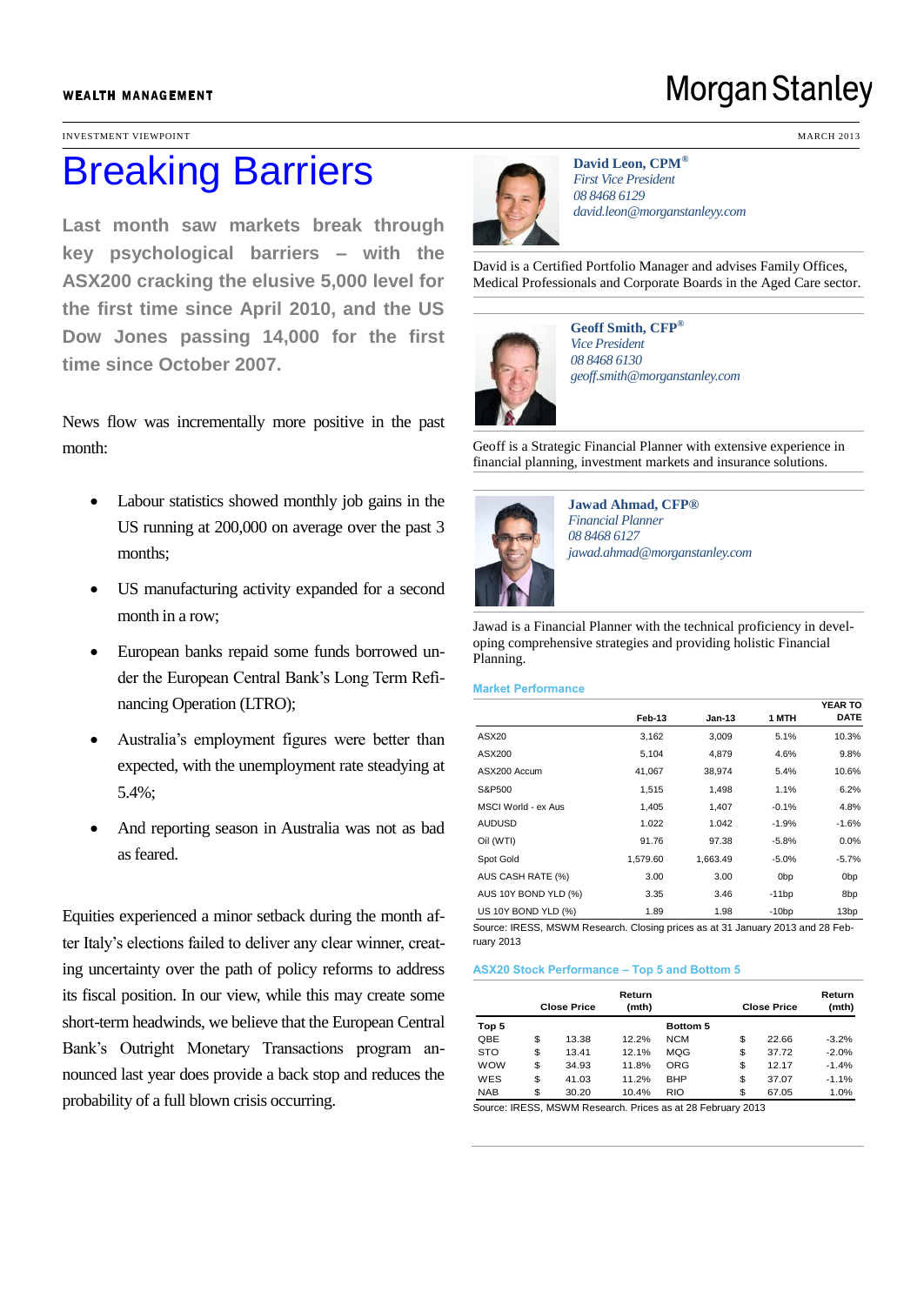## SMSFs in Australia – Missing the boat?

**Our research team recently looked into how SMSFs across Australia are currently invested and found a couple interesting points.**

The amount of assets within self managed super funds over the last decade has risen significantly. Total SMSF assets are now 30% of total super assets. We note many reasons for their popularity.



The aggregate asset allocation of SMSFs is relatively overweight cash and underweight equities and fixed income. Industry funds prefer a greater weighting to alternatives and direct property while retail funds prefer fixed interest.

| <b>Asset Class</b>                  | <b>SMSF</b> | <b>Industry</b> | Retail | Total |
|-------------------------------------|-------------|-----------------|--------|-------|
| <b>Equities</b>                     | 43%         | 53%             | 53%    | 53%   |
| <b>Fixed Interest</b>               | 3%          | 12%             | 20%    | 14%   |
| Cash                                | 32%         | 5%              | 14%    | 9%    |
| <b>Direct Property/Alternatives</b> | 22%         | 29%             | 13%    | 24%   |

The implication here is that SMSF trustees (relative to professional fund managers or Superannuation funds) are either more risk averse than the average investor or they are overestimating the relative attractiveness of cash to other asset classes.

## Fixed Income Activity

As many of you are aware, two new series of fixed income investments are about to come to the market, Westpac CPS WBCPD) and National Bank CPS (NABPA) both Hybrids. For those that participated in previous floats of the listed notes last year (i.e. ANZ, Colonial, National Bank, AGL listed notes, etc.), might note that a number of them are trading ABOVE their issued price of \$100. What is interesting is that we would expect maybe \$1 or even \$1.50 premium, but not \$3 or \$4 dollars in some cases.

Although this does not really impact the majority of investors (as these are floating rate securities and over time adjust anyways to their fair value), it presented an interesting opportunity for those who participated in the float of these listed notes to 'roll over' into one or both of the recent issuance of Hybrids (also at placement pricing at \$100) *as they were able to capture the unwarranted premium sitting there at the moment for themselves.*

## New Investments We Like

**JPMorgan Chase (Citi Research Recommendation: Price Target: \$53, Market Cap: \$181 billion).** Overall we see JPM as among the most attractively valued banks (globally) in its space given their industry leading franchises, strong management team, and underappreciated long-term earnings power.

With over 50% of US households with a (JPM) Chase relationship, 80% of Fortune 500 companies as clients and No.1 ranking in Global Investment Banking Fees, we think they are a clear way to play the "global economy recovery" theme which we are currently seeing.

**American Tower (MS Research Recommendation: Price Target: \$85, Market Cap: \$30 billion)**  One of the world's leading independent owners of telecommunications infrastructure with approximately 98% of income generated from leasing of properties to the wireless



communications network (i.e. AT&T, Sprint, Verizon, T-Mobile and EM companies). Management plans to double the business over the next five years. During the call, management discussed plans to build 2,000 to 3,000 sites per year. Internationally, Brazil is 2-5 years behind the US, while others such as Ghana and India are 6-10 years behind, driving sustained long-term growth.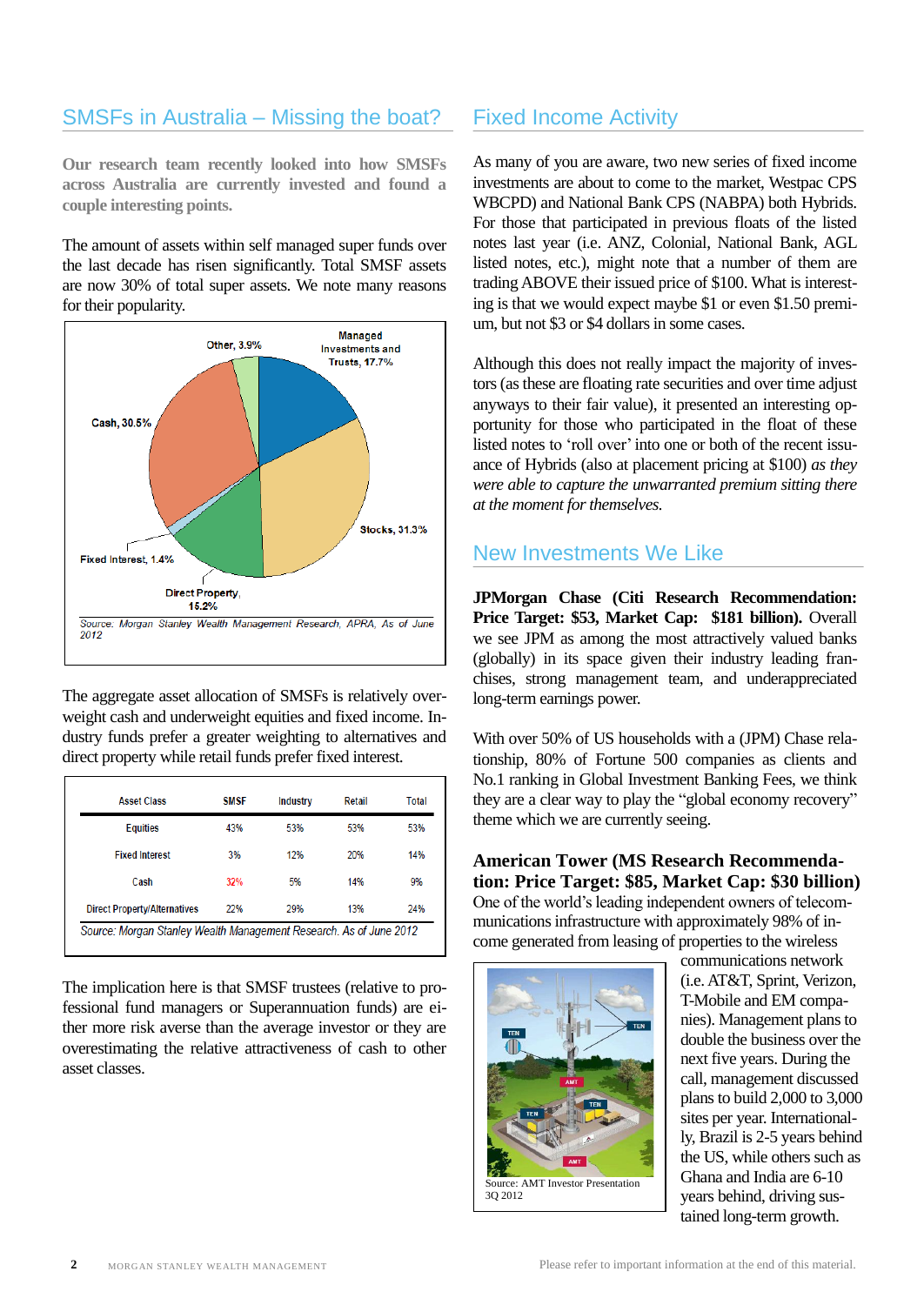We are tapping into the move from land line to wireless  $\&$ like the EM exposure without the sovereign corporate risk.

**NewsCorp (MS Research Recommendation:Price Target: \$32; Market Cap: \$64 billion)** A recent addition to Morgan Stanley's "Best Idea" list, we see a number of catalysts that could drive this stock further which include:

- Spinoff of less desirable "Newspaper" assets leaving a clean core business in well-positioned high margin cable TV assets globally.
- Strong cash flow and existing cash of \$14bn able to support further share buybacks (we estimate as much as 6% of shares which is effectively the yield to existing shareholders).
- Strong valuation of the company relative to lesser performing broadcasting peers simply re-affirms their valuation to us.

**ASX20 Yield Maximiser:** This ETF strategy aims to provide investors with exposure to the ASX20 (biggest 20 stocks on the market) which will provide the income and capital appreciation from the underlying basket in addition to generating additional income by utilising a conservative 'covered call' options strategy. This additional income can be generated by selling away (over short time periods, usually 1 month) some of the potential upside capital appreciation of the basket of the stocks. It is estimated for example (in normal market conditions) that the basket of stocks would need to appreciate more than 3-7% in a month before you begin to underperform the basket.

This strategy aims to outperform in a 'Down', 'Sideways' or modestly 'Up' market, and only underperform in a strong Bull or 'Up' market.

For those underweight banks, this is a great alternative in our view for yield and market performance.

| <b>COMPANY</b>                                                              | <b>INDEX</b><br><b>WEIGHTING</b> | <b>COMPANY</b>                        |                | <b>INDEX</b><br><b>WFIGHTING</b> |
|-----------------------------------------------------------------------------|----------------------------------|---------------------------------------|----------------|----------------------------------|
| <b>BHP Billiton I td</b>                                                    | 14.9%                            | <b>Telstra Corp Ltd</b>               |                | 7.0%                             |
| <b>Commonwealth Bank</b>                                                    | 12.6%                            | <b>Wesfarmers Ltd</b>                 |                | 5.5%                             |
| <b>Westpac Banking Corp</b>                                                 | 10.7%                            | Woolworths Ltd                        |                | 4.9%                             |
| <b>ANZ Banking Group</b>                                                    | 9.4%                             | <b>Rio Tinto I td</b>                 |                | 3.4%                             |
|                                                                             |                                  |                                       |                |                                  |
| National Australia Bank<br><b>Sector Allocation</b> As at 31st October 2012 | 8.0%                             | CSI 1td                               |                |                                  |
|                                                                             |                                  |                                       |                |                                  |
|                                                                             |                                  | <b>Financials</b><br><b>Materials</b> | 50.7%<br>21.0% | 3.3%                             |
|                                                                             |                                  | <b>Consumer Staples</b>               | 10 4%          |                                  |
|                                                                             |                                  | Telecommunication Services 70%        |                |                                  |
|                                                                             |                                  | Energy                                | 6 1%           |                                  |
|                                                                             |                                  | Healthcare                            | 3.3%           |                                  |

## New ASX200 Market Targets - 5500

Year-to-date the Australian market has rallied 9%, piercing the 5000 level, and reaching our index target for 2013 (see Scoop of December 12, 2012, "The 2013 Outlook: Rebound Continued")!

Looking ahead, positives for the market include attractive valuation, a further 50bps of RBA rate cuts, depressed sentiment, low equity issuance, multi-decade high cash weightings, an inflection point in earnings and the upcoming election.

- In our base case- moderate US growth and China continues to recover- we foresee a further 9% upside (13% total return).
- In the bear case where a US fiscal deadlock hits growth, further global liquidity injections and a more aggressive RBA limit downside to ~15%.
- The bull case- US growth accelerates in 2H13 and a strong China recovery- produces a 25% return. Weighting these scenarios, we see a 9% return (13% total return) pushing the ASX200 to  $~5500.$

Warm regards,

David Leon, CPM<sup>®</sup>

Geoff Smith, CFP<sup>®</sup>

Jawad Ahmad, CFP®

Morgan Stanley Wealth Management Level 6, 115 Grenfell Street (between Wyatt and Hyde Streets) Adelaide SA 5000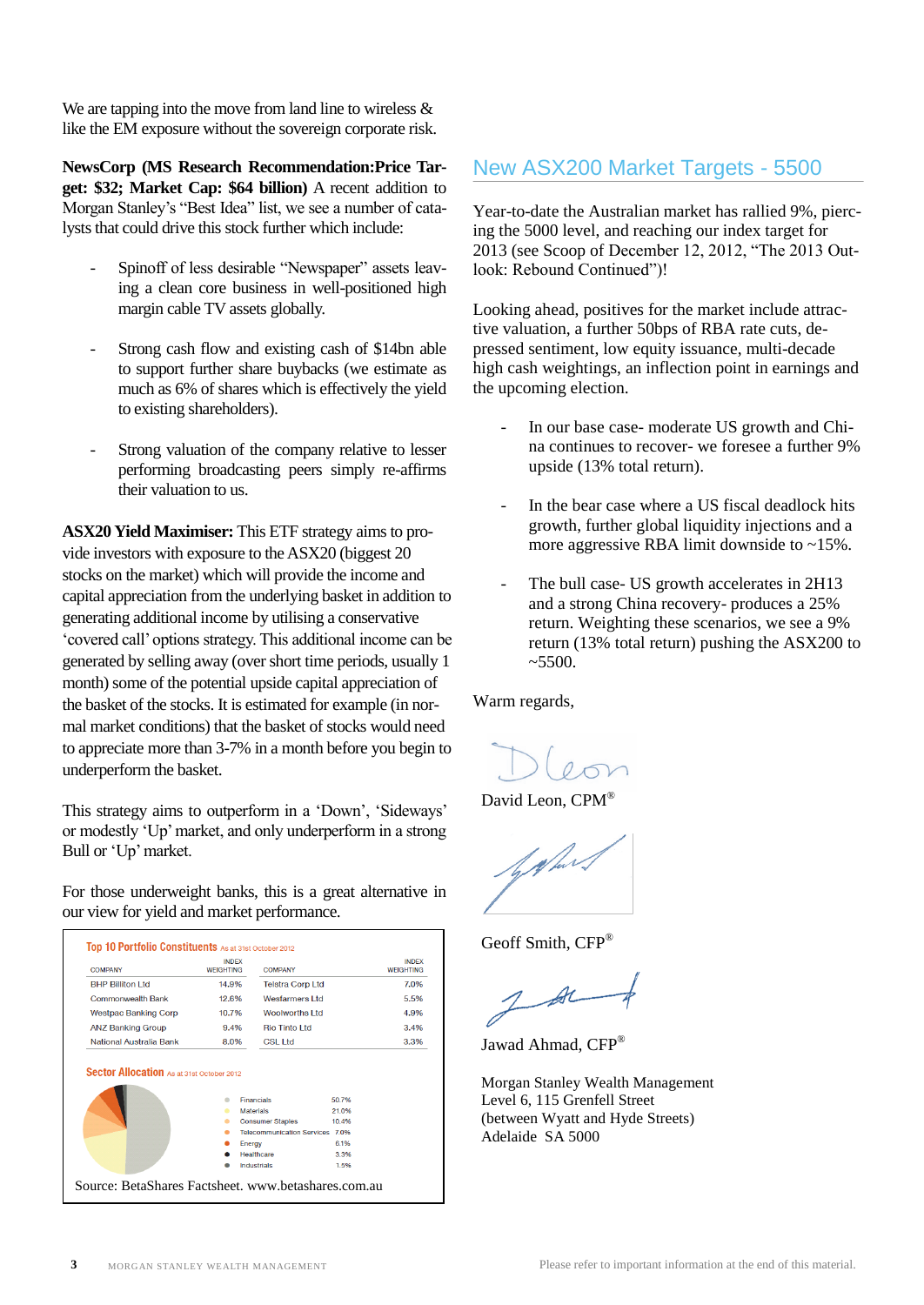### **STRATEGY CHANGES**

| <b>COMPANY</b>    | <b>SECTOR</b>             | <b>REASON</b>                                                                                                                                                                   | <b>ACTION</b> |
|-------------------|---------------------------|---------------------------------------------------------------------------------------------------------------------------------------------------------------------------------|---------------|
| JPMorgan          | Financials                | International Equity Portfolio: A global bank (almost 2x the Market Cap of Commonwealth<br>Bank). Attractive valuation, leverage to global recovery                             | Added         |
| American<br>Tower | Telco/REIT                | International Equity Portfolio: A global wireless infrastructure provider. Leverage towards<br>move away from fixed line services to wireless (both in US and Emerging Markets) | Added         |
| <b>YMAX</b>       | Financials/<br><b>ETF</b> | ASX20 Yield Maximiser Exchange Traded Fund: leverage towards rising equity markets<br>with a conservative buy/write strategy overlay.                                           | Added         |
| <b>NewsCorp</b>   | Media                     | Domestic Equity Portfolio: A first class paid TV provider with attractive short term cata-<br>lysts.                                                                            | Added         |

## **OUR SELECTION PROCESS**

- The stocks selected seek to be profitable today with high Return on Invested Capital (ROIC), high gross margins and low capital intensity.
- High profitability that seeks to be sustainable for the long term, with the support of powerful intangible assets such as strong brands, products or services with high barriers to entry.
- The companies must have high quality management teams committed to maintaining the high returns through focused investment and innovation with careful stewardship of capital.

## **OUR BENCHMARKS**

- ASX200
- Morningstar Balanced
- MSCI Global

## **TEAM PROFILE**

**David Leon** (Investment Adviser) is a Certified Portfolio Manager® from the School of Engineering and Applied Science from Columbia University, New York, USA. David primarily advises Family Offices, Medical Professionals and Corporate boards within the Aged Care Sector. David began his finance career working as an analyst for a boutique investment banking firm in Chicago that executed underwritings and placements for state and local government entities. While still working in Chicago, he was invited to join UBS as a private client adviser and financial planner. In early 2007, David and his Australian wife moved closer to her family in Australia. David was recruited by Goldman Sachs where he held the title of Director. David graduated with honours from Northwestern University in Chicago, has an Advanced Diploma of Financial Planning, is an ASIC Accredited Derivatives Adviser and is licensed to trade equities, globally. David is also a Governor of the American Chamber of Commerce.

**Geoff Smith** (Strategic Financial Planner) is a Certified Financial Planner® with over 25 years of experience in Financial Planning and Investment Advice. Prior to joining Morgan Stanley Wealth Management, Geoff was a leading Financial Adviser and principal of Adelaide based financial advisory firm Prescott Securities. In addition to this experience Geoff holds a Diploma of Financial Planning and a Diploma with the Australian Insurance Institute. Geoff specialises in providing quality strategic and investment advice and portfolio wealth management both to individuals and to tax exempt organisations.

**Jawad Ahmad (**Financial Planner) is a Certified Financial Planner® and has been in the financial service industry since 2006. He has a strong technical background and has vast experience in holistic financial advice. Prior to joining Morgan Stanley Wealth Management, Jawad worked as a Financial Planner and Para planner with Godfrey Pembroke based in Adelaide. He holds a Bachelor of Finance (University of Adelaide), is an ASIC accredited Derivatives planner and has a Graduate Diploma in Global Wealth Management (University of Adelaide) for which he was awarded the most distinguished graduate award in 2007.